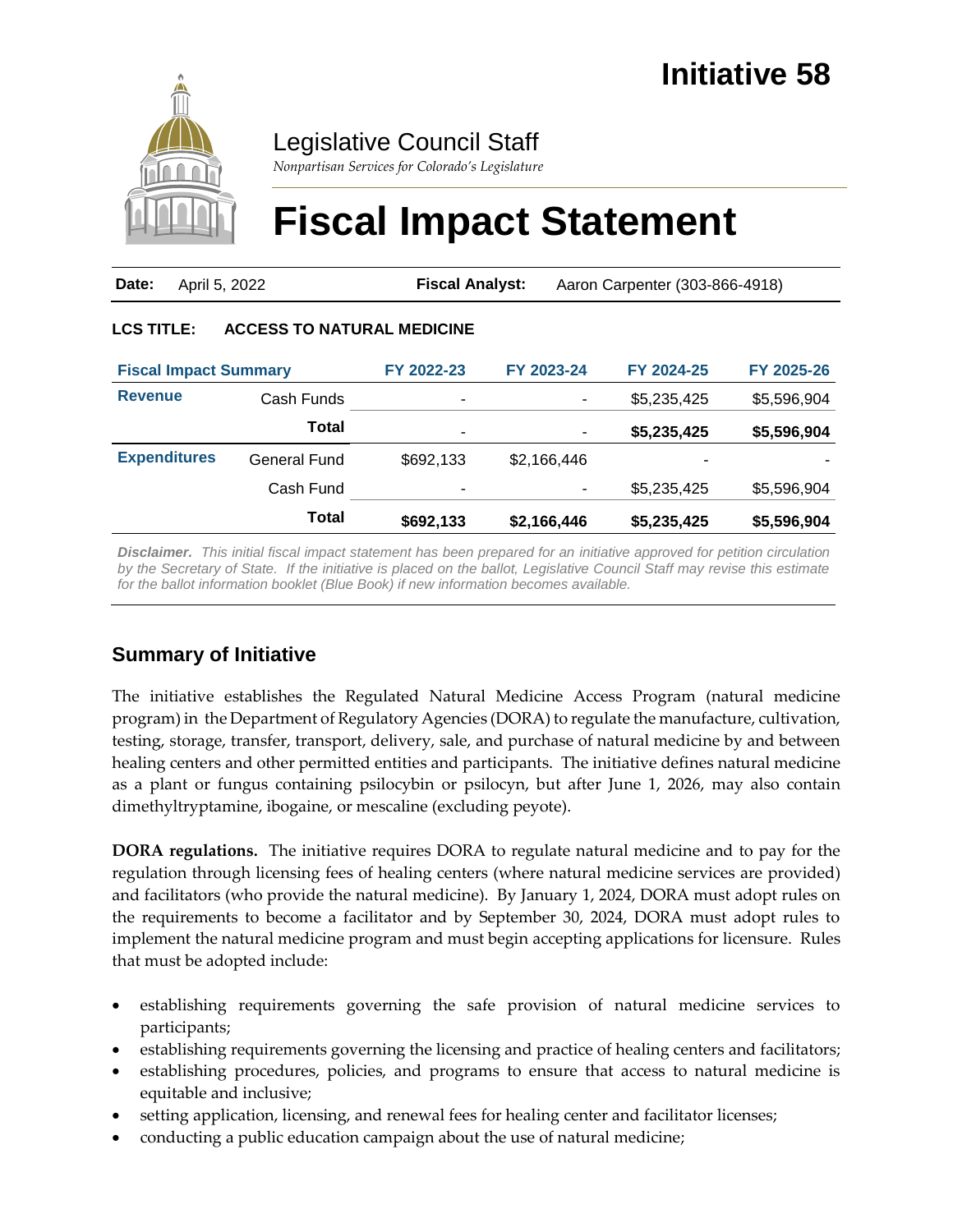- studying and delivering recommendations to the legislature on the regulation of dosage for off-site use of natural medicine;
- collecting and publishing data in accordance with good data and privacy practices; and
- establishing other rules as necessary.

**Natural Medicine Advisory Board.** The initiative also creates the 15 member Natural Medicine Advisory Board to advise DORA on the implementation of the natural medicine program. By September 30, 2023, the board must make recommendations to DORA concerning:

- accurate public health approaches on the use, effect, and risk reduction for natural medicine;
- the content and scope of educational campaigns;
- research related to the efficacy and regulation of natural medicine;
- proper content of education and training programs for facilitators;
- whether access to natural medicine is equitable and inclusive;
- appropriate regulatory considerations for each natural medicine;
- the addition of other natural medicines;
- rules promulgated by DORA; and
- requirements for data collection, reporting, and publication.

The board must review and evaluate existing research, studies, and data on natural medicine to make recommendations to the legislature and other state agencies as to whether natural medicine and associated services should be covered by Health First Colorado or other insurance programs. The board must also review and evaluate sustainability issues related to natural medicine and the impact on indigenous cultures and document existing reciprocity efforts. The board must publish an annual report to DORA and the legislature and repeals December 31, 2033.

**Local governments.** The initiative allows local governments, including municipalities, counties, and consolidated cities and counties, to regulate the time, place, and manner of the operations of licensed healing centers within its boundaries. However, a local government may not ban or completely prohibit the establishment of healing centers, or a health-care facility or licensed individual from providing natural medicine services. A local government cannot prohibit the transportation of natural medicine through its jurisdiction on public roads by a licensee. A local government may adopt laws imposing lesser criminal or civil penalties than provided by the initiative.

**Protections.** The initiative provides protections from criminal and civil actions for individuals who are licensed to provide natural medicine services.

**Decriminalization.** The initiative also decriminalizes personal use of natural medicine if the person is twenty one years of age or older and only within the context of counseling, spiritual guidance, beneficial community based use and healing, supported use, or related services. Decriminalization does not include the sale of natural medicine for remuneration.

**Penalties.** Use of natural medicines by a person under the age of 21 remains prohibited, and the measure establishes penalties for such use (up to 4 hours of free drug education or counseling) and for failure to secure cultivated natural medicine from access by someone under 21 years old (a fine of \$250).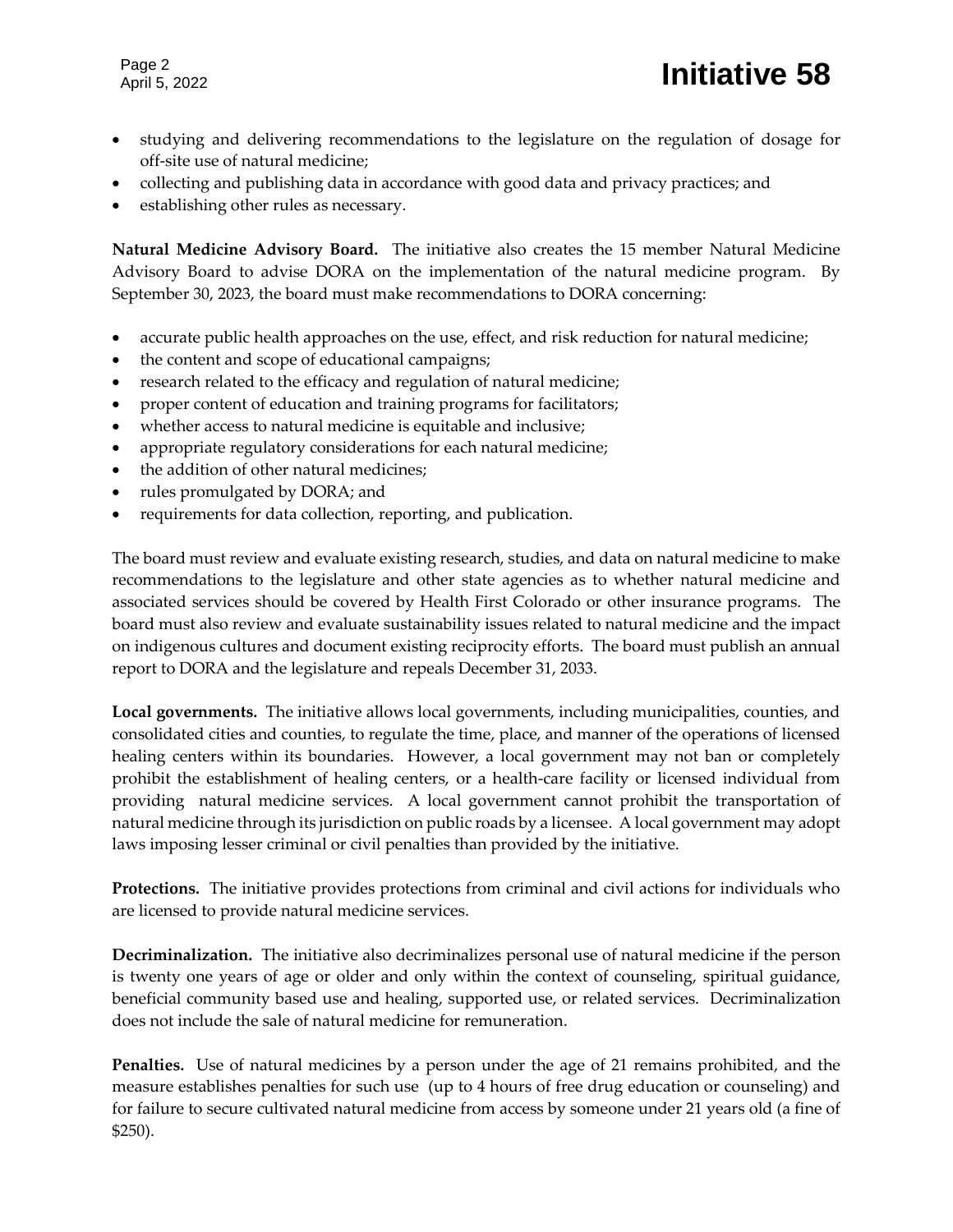**Sealing records.** The initiative allows individuals who would not have been guilty of an offense had the initiative been in effect at the time of the offense, to file a petition with the court to seal their criminal record at no cost.

**Limitations.** Finally, the initiative adds limitations on when and where a person may use or possess natural medicine. This includes prohibiting driving under the influence of natural medicine.

### **State Revenue**

The initiative will impact state revenue in two ways. First, the initiative will increase revenue from licensing fees for healing centers and facilitators. Second, the initiative will decrease revenue from criminal fines and court fees. More detail on the two impacts can be found below.

**Licensing fees.** The initiative will increase state revenue by \$5.2 million in FY 2024-25 and \$5.6 million FY 2025-26, and \$4.5 million per year in future years from licensing fees paid by healing centers and facilitators. Revenue estimates are based on what is necessary to cover the estimated cost of regulating the natural medicine program, with the first two years of revenue being higher to repay the General Fund. The exact increase in revenue will depend on the fee amount and the number of license applications submitted. Revenue from licensing fees is subject to the state's TABOR limit.

**Criminal and court fees.** Starting in FY 2022-23, state revenue from criminal fines and court fees will decrease to the extent fewer individuals are prosecuted for using and possessing natural medicine. The exact decrease in revenue cannot be determined but it is assumed that criminal cases involving natural medicine are minimal and therefore, any decrease will be minimal. Revenue from criminal fines and court fees are subject to the state's TABOR limit.

## **State Expenditures**

The initiative increases state expenditures in DORA to develop and implement the natural medicine program. Costs associated with implementing the natural medicine program will be paid from the General Fund, which will be repaid starting in FY 2024-25, with license fees. Starting in FY 2022-23, the initiative may decrease state expenditures in the criminal justice system. Expenditures are shown in shown in Table 2 and described below.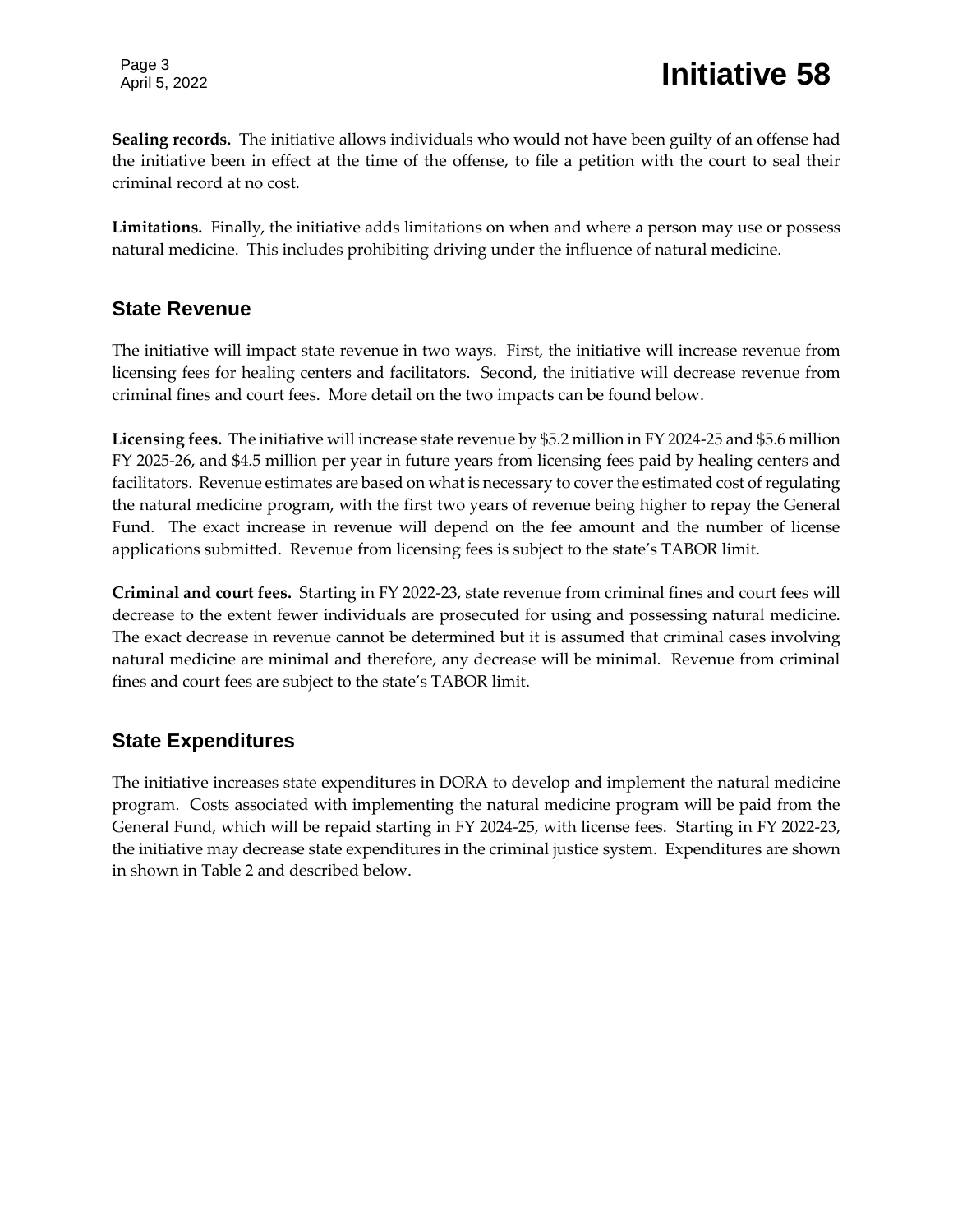|                                          | FY 2022-23 | FY 2023-24  | FY 2024-25  | FY 2025-26  |
|------------------------------------------|------------|-------------|-------------|-------------|
| <b>Department of Regulatory Agencies</b> |            |             |             |             |
| <b>Personal Services</b>                 | \$161,103  | \$276,177   | \$1,988,664 | \$2,461,298 |
| <b>Operating Expenses</b>                | \$2,700    | \$4,050     | \$48,060    | \$55,350    |
| <b>Capital Outlay Costs</b>              | \$18,600   |             | \$248,000   |             |
| <b>Legal Services</b>                    | \$322,225  | \$644,352   | \$644,352   | \$644,352   |
| Contractor                               | \$156,000  | \$312,000   |             |             |
| <b>IT System</b>                         |            | \$875,000   | \$375,000   | \$375,000   |
| Repayment to General Fund                |            |             | \$1,429,290 | \$1,429,290 |
| Employee Insurance                       | \$31,505   | \$54,867    | \$502,059   | \$631,614   |
| <b>Total Cost</b>                        | \$692,133  | \$2,166,446 | \$5,235,425 | \$5,596,904 |
| <b>Total FTE</b>                         | 3.5 FTE    | 6.6 FTE     | 35.9 FTE    | 44.6 FTE    |

#### **Table 2 Expenditures Under Initiative #58**

**Department of Regulatory Agencies.** Starting in FY 2022-23, expenditures in DORA will increase to develop rules for the natural medicine program, support the Natural Medicine Advisory Board, and to begin implementing the natural medicine program.

- **Establishment of rules.** Based on implementation costs in Oregon, from FY 2022-23 through FY 2024-25, DORA will require 2.0 FTE to study the science behind natural medicine and promulgate rules for regulating natural medicine. Costs in FY 2022-23 are prorated for a January 1, 2023, start date and costs in FY 2024-25 are prorated for a September 30, 2024, end date.
- **Natural Medicine Advisory Board.** From FY 2022-23 through FY 2023-24, DORA will require 1.0 FTE to support the Natural Medicine Advisory Board and to hire a contractor to help facilitate the work of the board. Facilitator costs are estimated at \$150 per hour at 1,040 hours per year. FTE costs are prorated for a January 1, 2023, start date and a December 31, 2023 end date.
- **Regulating natural medicines.** Because expenditures for the natural medicine program will depend on the regulations adopted by DORA and the number of healing centers and facilitators applying for licensure, there is not sufficient information to estimate an exact increase in state expenditures. However, for informational purposes, based on the estimated cost to regulate psilocybin in Oregon and the current cost for Colorado to regulate marijuana, it is estimated that DORA will require 40.0 FTE, starting in FY 2024-25 to regulate natural medicine. This includes staff for background and licensing functions (such as administrative assistants, compliance investigators, and financial examiners) and enforcement functions (such as criminal investigators, compliance investigators and scientist positions) and other administrative support, policy, research, and management staff. Costs for the regulation of natural medicine will be paid by license fees. Expenditures in FY 2024-25 are prorated for a September 1, 2024 start date.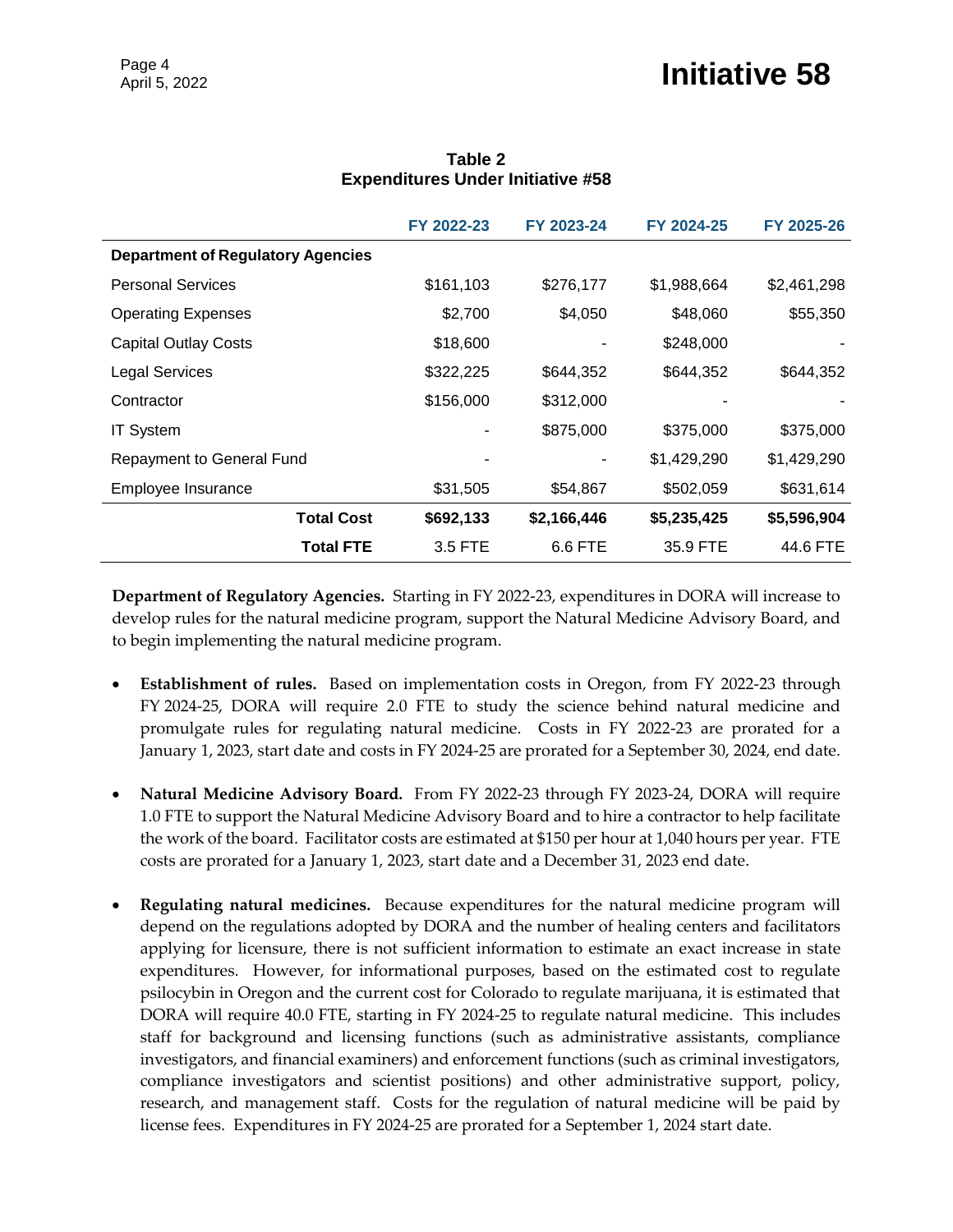Page 5

- **IT Modifications.** It is assumed that DORA will require computer programing to develop a system to track natural medicine licensees and services. Based on estimated costs to develop a marijuana tracking system, expenditures will increase by \$875,000 in FY 2023-24 to develop the system, and continuing licensing costs of \$375,000 in future years. Actual expenditures will be determined by the tracking requirements established by DORA and the procurement process.
- **Legal services.** The DORA will require 6,537 hours of legal services and 3.6 FTE to provide guidance in rulemaking and to provide general counsel. Legal services are provided by the Department of Law at a rate of \$98.57 per hour. Costs in FY 2022-23 are prorated for a half year impact.
- **Repayment to General Fund.** Finally, expenditures in DORA will increase to repay the General Fund for expenditures in FY 2022-23 and FY 2023-24. This is estimated at \$1.4 million in FY 2024-25 and FY 2025-26.

**Criminal justice impacts.** Starting in FY 2022-23, the initiative may impact expenditures by state agencies involved in the criminal justice system in the following ways. First, expenditures in the Judicial Department may increase from more individuals filing to have their criminal records sealed. Second, fewer individuals may be prosecuted and sentenced for possession of natural medicine, reducing expenditures in the Judicial Department, agencies that represent indigent persons, and the Department of Corrections. Overall, any impacts to state expenditures in this area is expected to be minimal.

## **Local Government**

Starting in FY 2022-23, expenditures in local governments will increase if they choose to issue additional regulations on the operation of healing centers in their jurisdictions. In addition, county jail costs may be minimally reduced if fewer persons are held in jails for offenses relating to controlled substances that become legal and regulated under the initiative. Finally, expenditures for district attorney offices may decrease if fewer individuals are tried for possession of natural medicine. However, workload may also increase if district attorneys object to any sealing of criminal records.

## **Effective Date**

If approved by voters at the 2022 general election, this initiative takes effect upon proclamation of the Governor, no later than 30 days after the official canvass of the vote is completed.

## **State and Local Government Contacts**

Corrections District Attorneys Information Technology Judicial Public Health and Environment Regulatory Agencies